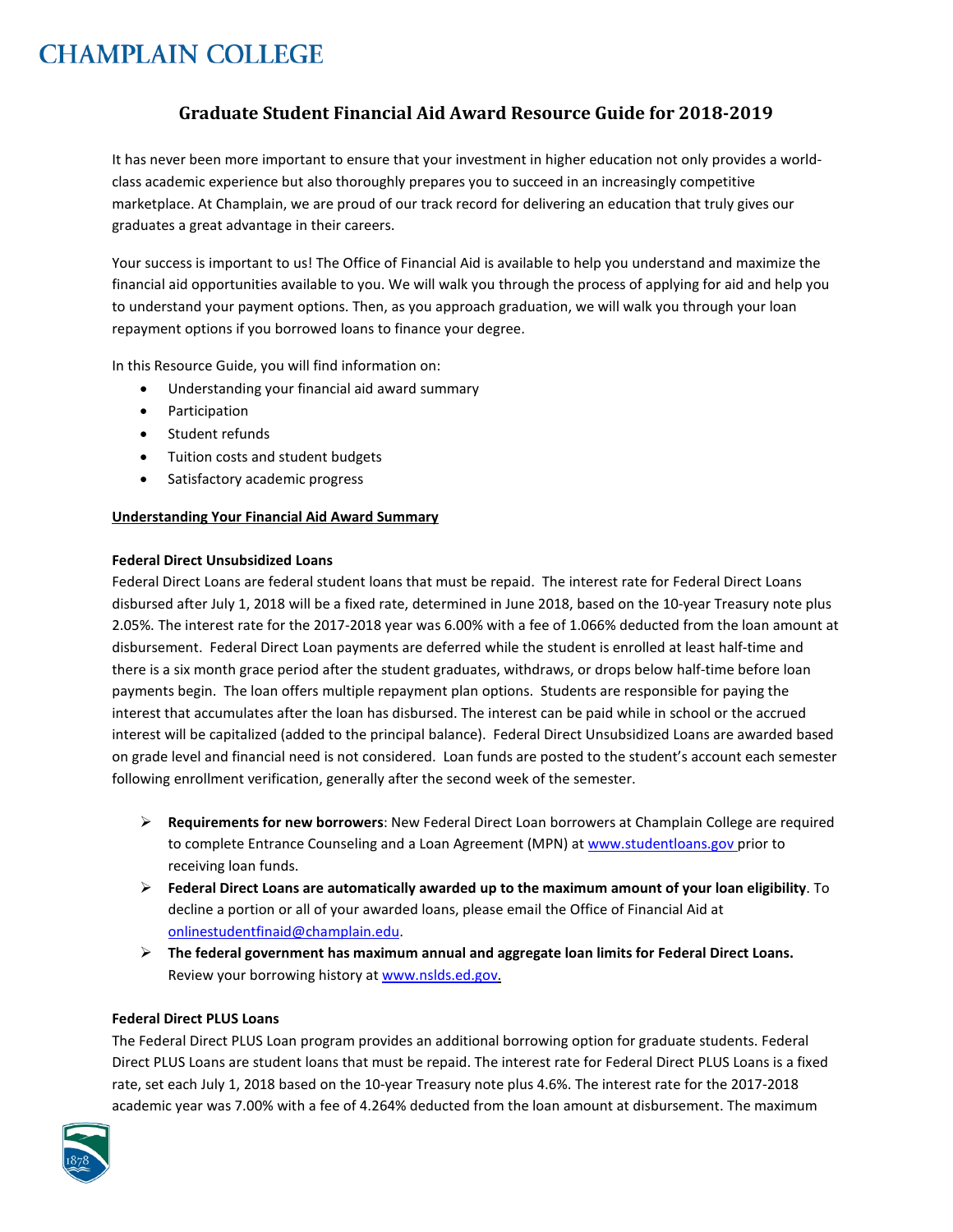amount a student may borrow is the cost of attendance minus all other financial aid the student receives. Funds are posted to the student's account each semester following enrollment verification, which generally occurs after the second week of the semester. Repayment typically begins after the loan is fully disbursed; however, deferment options are available including an in-school deferment which is applied when the student is enrolled at least halftime.

Your initial award letter indicates the maximum amount of Federal Direct PLUS Loan you may be eligible to borrow. The loan is subject to credit approval and the application process outlined below must be completed in order to be approved for the loan and to use it to pay educational expenses. You can reduce or decline the loan; no student is required to borrow a Federal Direct PLUS Loan.

 **To apply for the Federal Direct PLUS Loan:** Go t[o www.studentloans.gov](http://www.studentloans.gov/) and log-in with your FSA ID. Complete the links for "Apply for a PLUS Loan" and "Complete Loan Agreement." Requesting the loan must be done each year. The Loan Agreement, once completed, is valid for 10 years.

# **Private Education Loans**

Private loans are non-federal, credit-based education loans borrowed from a private lending institution that must be repaid. The maximum amount a student may borrow is the cost of attendance minus any other financial aid, or the maximum limit established by the lender. You are encouraged to fully explore federal loan options (e.g. Federal Direct Unsubsidized and Federal Direct PLUS Loans) before securing a private loan, due to the benefits and consistencies that the federal loan programs provide. Private loan funds are posted to the student's account at the beginning of each semester once funds are received from the lender.

Selecting a private education loan and lender is a personal decision. The Office of Financial Aid strongly recommends researching private education loans and lenders before completing a loan application online or signing any loan paperwork. Research should include: a comparison of interest rates, fees, repayment terms, and the level of customer service provided by the lender.

# **Employer Tuition Benefits**

Employer Tuition Benefits are listed on your award letter once the Office of Financial Aid is notified of the benefit. If you are receiving a tuition benefit, including tuition reimbursement, that is not included in your award letter, you are required to notify the Office of Financial Aid so that the benefit can be included in your award letter.

# **Federal Work Study**

Federal Work Study allows students with financial need the opportunity to find a job, usually on campus, and receive a paycheck for hours worked. Graduate students are not awarded Federal Work Study as part of the initial award letter because most graduate students are not physically located near the campus. If you are interested in a federal work study job on campus or with a Burlington non-profit agency, please email the Office of Financial Aid a[t onlinestudentfinaid@champlain.edu.](mailto:onlinestudentfinaid@champlain.edu)

# **Post 9/11 GI Bill and Yellow Ribbon Program**

These funds are awarded to eligible military personnel, veterans, or their dependents when approved by the Department of Veteran Affairs (VA) for participation. Award renewal is contingent on continued eligibility as determined by the VA. Funds are posted to the student's account each semester when the funds are received from the VA. For more information, visit [https://www.champlain.edu/admissions/graduate-admissions/military-and](https://www.champlain.edu/admissions/graduate-admissions/military-and-veterans)[veterans](https://www.champlain.edu/admissions/graduate-admissions/military-and-veterans)

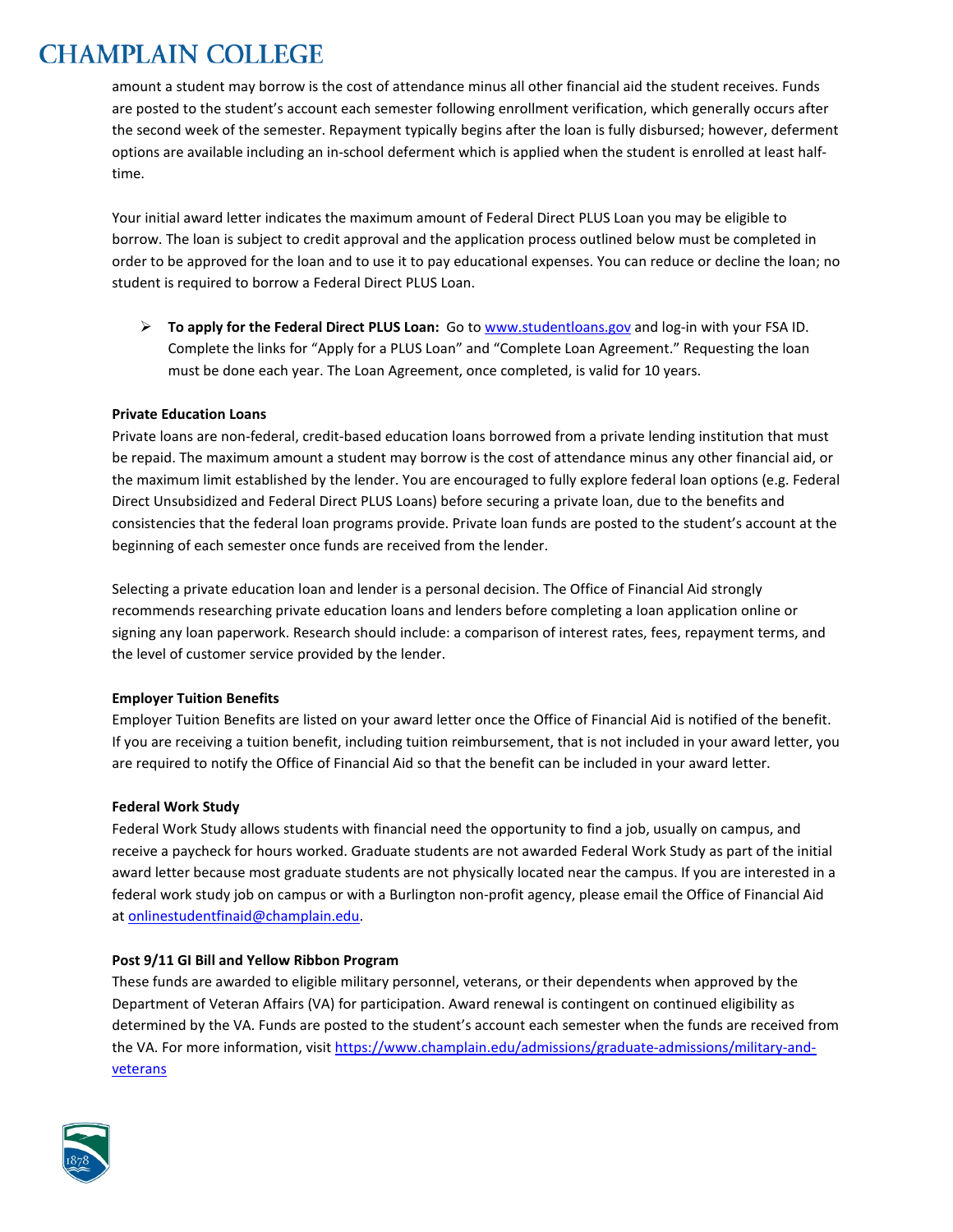#### **Participation**

Champlain College requires students in online courses in the Division of Continuing Graduate Professional Studies to demonstrate participation by Day 8 of its course. "Participation" means that a student has completed a discussion post or submitted an assignment. If a student does not complete a post or an assignment by Day 8 of a course, the student will be automatically removed from the course(s) and your financial aid adjusted accordingly.

### **Student Refunds**

Each semester, students who receive financial aid in an amount that overpays their student account are issued a refund from the Student Accounts Office after their enrollment is confirmed, usually the third Friday of every semester. Refunds are issued via check unless the student signs up for an electronic refund.

#### **Tuition Costs and Student Budgets**

Students are charged tuition based on the number of enrolled credits and the per credit cost for the program.

The student budgets listed below represent an estimate of the total costs associated with attending Champlain College for three semesters. The budget includes tuition (which is the only item you will be billed for), an estimate for the purchase of books, average loan fees, and a standard monthly allowance for living expenses. Full-time enrollment is defined as 6 credits per semester.

| <b>Full-time</b>                    | Summer 18 | Fall 18  | <b>Spring 19</b> |
|-------------------------------------|-----------|----------|------------------|
| Tuition*                            | \$4,770   | \$4,770  | \$4,770          |
| <b>Books</b>                        | \$500     | \$500    | \$500            |
| Living Expenses (\$1,394 per month) | \$5,576   | \$5,576  | \$5,576          |
| Average Loan Fees                   | \$79      | \$79     | \$79             |
| Total                               | \$10,925  | \$10.925 | \$10,925         |

Example assumes enrollment in 6 credits in the MBA program per semester, 1 course every 8 weeks.

\*To calculate the amount of your tuition, multiply the number of enrolled credits by the per credit charge listed below for your program.

#### **Graduate Programs per credit rate:**

| Accountancy (new spring 2017)                 | \$795   |
|-----------------------------------------------|---------|
| <b>Business Administration (MBA)</b>          | \$795   |
| Business Analytics (new spring 2017)          | \$795   |
| Digital Forensic Management                   | \$745   |
| Digital Forensic Science                      | \$795   |
| Early Childhood Education                     | \$595   |
| <b>Executive Leadership</b>                   | \$795   |
| <b>Emergent Media</b>                         | \$1,085 |
| <b>Health Care Administration</b>             | \$795   |
| <b>Information Security Operations</b>        | \$795   |
| Law                                           | \$799   |
| Managing Innovation & Information Technology  | \$769   |
| <b>Mediation and Applied Conflict Studies</b> | \$675   |